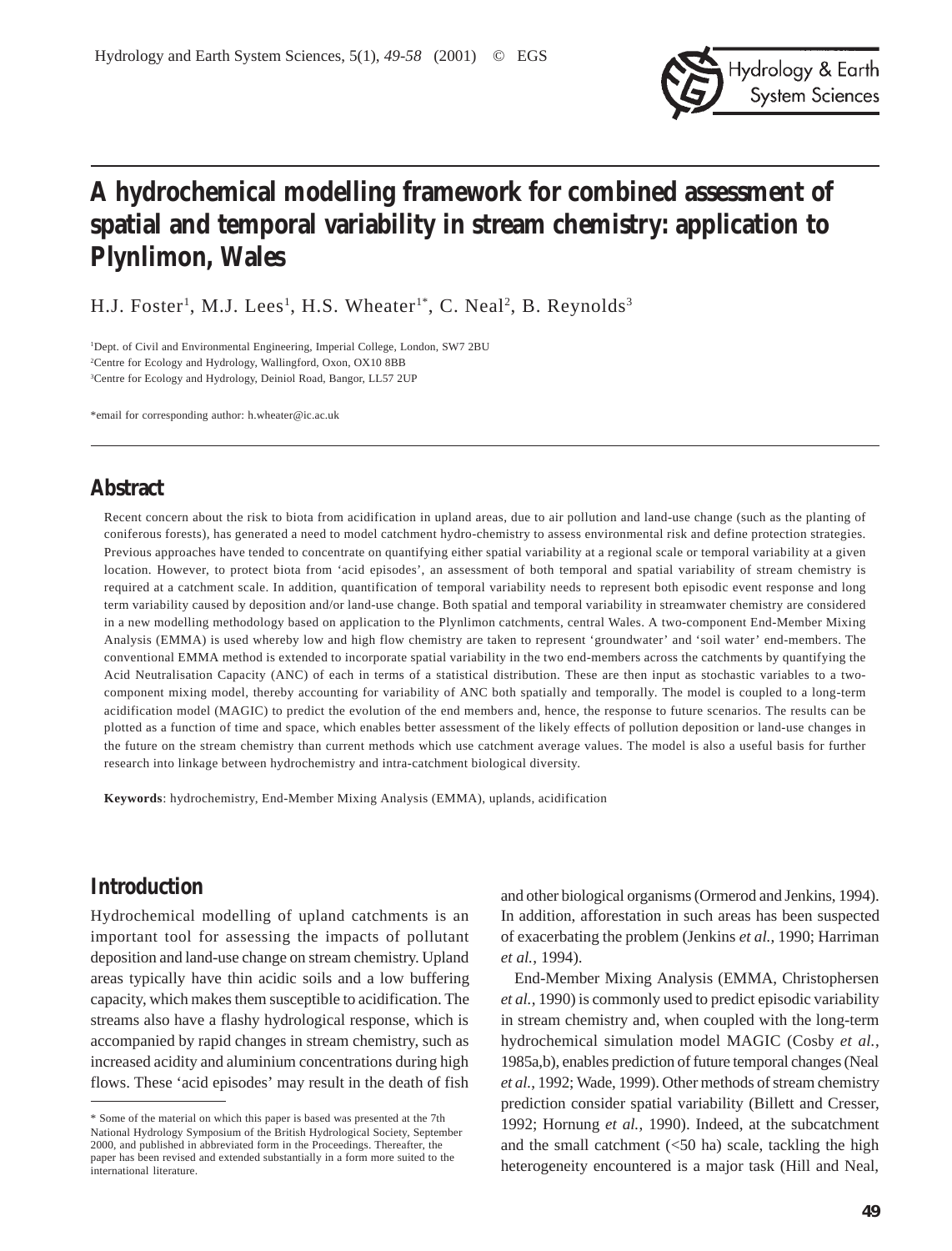1997; Neal *et al.*, 1997a, 1998). Thus, the problem of how to combine these techniques and incorporate both temporal variability and spatial heterogeneity into an integrated modelling strategy for catchment management purposes is of growing importance (Neal, 1997). The concept of 'critical loads', applied for policy decision making purposes (e.g. CLAG, 1994) has been adopted throughout Europe and accounts for large scale spatial variability. Although MAGIC has been used to incorporate critical load time dependence at a site (Jenkins *et al.*, 1997a) and has been extended to consider the regional picture (Sefton and Jenkins, 1998), spatial variability at the catchment level has not been addressed.

In this paper, the headwater catchments of the River Severn at Plynlimon, Wales, are used as a case study to consider both temporal and spatial variability of catchment hydrochemistry. A new modelling framework is presented to quantify catchment hydrochemical variability in time and space so that improved predictions can be made in assessment of pollution abatement strategies.

## **Site information and stream chemistry data**

The upper Severn catchments have been the focus of extensive hydrological research since 1968 (Kirby *et al.,*

1991). Located in central Wales, 24km inland from the Irish Sea, they cover an area of 870 ha and range in altitude from 320 to 740 m. Streams are of first to third order (Fig. 1). The soils are typical of acid upland soils, consisting of peats, stagnopodzols, acid brown earths and stagnogleys, with local drift deposits of colluvium and valley bottom alluvium. The geology is base-poor, with undivided mudstones, shales and grits of upper Ordovician and Silurian age. Land-use consists of plantation forestry of Sitka Spruce (*Picea sitchensis*) and Norway Spruce (*Picea abies*) in various phases of felling and replanting, with semi-natural acidic moorland covering the upper regions. The hydrological response of the streams is 'flashy', responding rapidly to rainfall events, and the area is also vulnerable to the effects of pollutant deposition which has acidified soils and waters.

Extensive stream chemistry data are available for these catchments. Weekly stream chemistry has been monitored at 10 sites on first to third order streams for up to 15 years by the Centre for Ecology and Hydrology (CEH) (Reynolds *et al.*, 1989; Neal *et al.*, 1997b) and continuous flow and pH data are available for the larger streams (Robson, 1993; Hodgson and Evans, 1997). In addition, daily and threehourly episodic storm sampling has been undertaken at 6 sites and one-off low flow samples during the summer of 1996 at 40 sites by Imperial College and CEH working in partnership (Locks, 1996; Foster *et al.*, 1997, 2001).



Fig. 1. *The Plynlimon catchments: Location, land-use and low and high flow sampling sites.*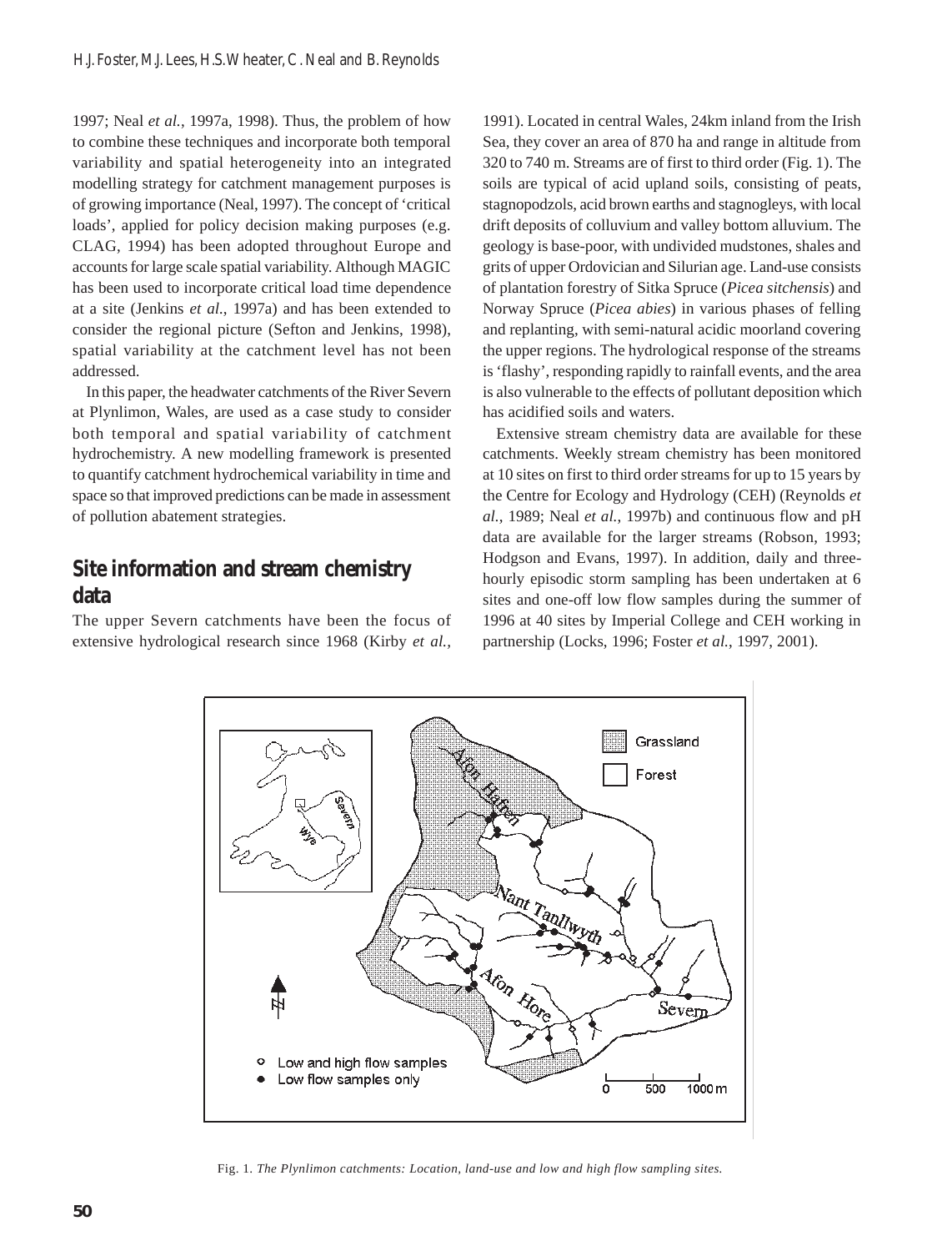## **Modelling temporal variability in streamwater chemistry using EMMA**

The change in relative contributions of water from different sources and along differing flow pathways during a storm event is the primary factor which influences rapid stream hydrochemical variations at these times (Wheater *et al.*, 1990, 1993; Muscutt *et al.*, 1993). Because 'piston flow' takes place at Plynlimon, much of the rainwater remains in the catchment and is rapidly affected by processes such as cation exchange, only later being transferred to the stream by successive episodes (Robson, 1993). The rainfall signal is seen only rarely in the stream, during very large rainfall events, and stream chemical response is therefore generally related to flow (Neal *et al.*, 1997a). It is also scale-, soil- and groundwater dependent (Chapman *et al.*, 1993, 1997; Neal *et al.*, 1997a, 1998). On examination of the temporal variability of chemistry and effects of scale within the Severn catchments, Foster *et al.* (1997) found that first order tributaries, and also the main streams themselves during high flows, may be considered as representing an 'integrated' measure of soil water chemistry. At high flows, this acidic soil-water is the main component of flow and, at other times, there is a more alkaline water source, probably a deeper subsurface component of stream-flow (Hill and Neal, 1997; Neal *et al.*, 1997a).

Therefore, a conceptual model may be proposed, whereby streamwater is thought of as consisting of two or more 'endmembers' with different chemistries, the proportions of which change with discharge (Wheater *et al.*, 1990; Christophersen *et al.*, 1990; Robson and Neal, 1990; Neal *et al.*, 1992). During periods of low flow, a stream is fed mainly by water from the lower soil horizons and deeper groundwater, which typically has a high Acid Neutralisation Capacity (ANC) and low acidity, due to the weathering of base cations in the lower soil horizons and bedrock (Neal *et al.*, 1990). However, during a rainfall event, most flow is derived from the upper, more acidic and aluminium-bearing soil horizons, causing the stream chemistry to alter dramatically.

This conceptual model underlies two-component End-Member Mixing Analysis (EMMA) (Neal *et al.*, 1992), which is applied to the Hafren stream to model temporal variability. ANC is used as a measure of stream chemistry, because it is conservative, and the model may be written as follows:

$$
\frac{Q_{\text{groundwater}}}{Q_{\text{streamwater}}} = \frac{\text{ANC}_{\text{streamwater}} - \text{ANC}_{\text{soilwater}}}{\text{ANC}_{\text{groundwater}} - \text{ANC}_{\text{soilwater}}}
$$
(1)

where *Q* represents discharge, ANC is the Acid

Neutralisation Capacity and the subscripts *streamwater, soilwater* and *groundwater* each refer to those specified sources, the latter two being the identified end-members. The following assumptions are made in application:

- i. Streamwater consists of two 'end-members', each with a distinct chemical signature, which mix together.
- ii. The chemistry of the end-members changes very slowly over time (i.e. does not change during event responses).
- iii. The chemistry of the end-members may be estimated by sampling stream chemistry at extreme low and high flows.

To obtain estimates of Hafren end-member chemistry, weekly ANC data (n=829) are ranked according to flow, and the upper and lower 5% of values are selected. The average ANC of these two sets of values is calculated  $(-65 \text{ meq } 11 \text{ and } 38$ meq  $l^{-1}$  respectively), and used as soil and groundwater endmember chemistry in the model.

The stream hydrograph for 1996, represented by 15 minute discharge data, is split into the two flow components using a time series of ANC data. Although it is not possible to measure ANC *in situ*, measurements of pH are available at 15 minute intervals for 1996 (except for a period of 22 days during which instrument failure occurred). Data are converted to ANC using the equation of Robson (1993):

ANC =  $-102 + 113(exp(-0.0042[H^+]) + exp(-5.4[H^+]))$  (2)

Figure 2 shows the calculated continuous ANC data plotted together with the spot sampled ANC which are calculated from Eqn. 3, where *Alk* is the Gran alkalinity (meq/l), *DOC* is in mg  $l<sup>-1</sup>$  and Aluminium in mg  $l<sup>-1</sup>$ . The continuous ANC fit these data well  $(R^2 = 0.87)$ .

$$
ANC = Alk + 54(DOC/12) - (Al/9)
$$
 (3)

By using the calculated 15 minute ANC data and endmember estimates, the groundwater flow proportion (GWP) for 1996 is calculated from Eqn. 1. Figure 2 shows the drop in proportion of groundwater flow during high flow periods when streamwater is typically acidic. The groundwater proportion does not always lie between 0.0 and 1.0, since some of the continuous ANC data lie outside of the estimated end-member range. These proportions are unrealistic but do not affect modelling predictions directly. Therefore, although corrections may be made by widening the end-member range (e.g. Hodgson and Evans, 1997) this is not undertaken here.

The rapid increase of groundwater proportion of flow during storm events suggests that this contribution is due to shallow groundwater rather than a deep, slow-responding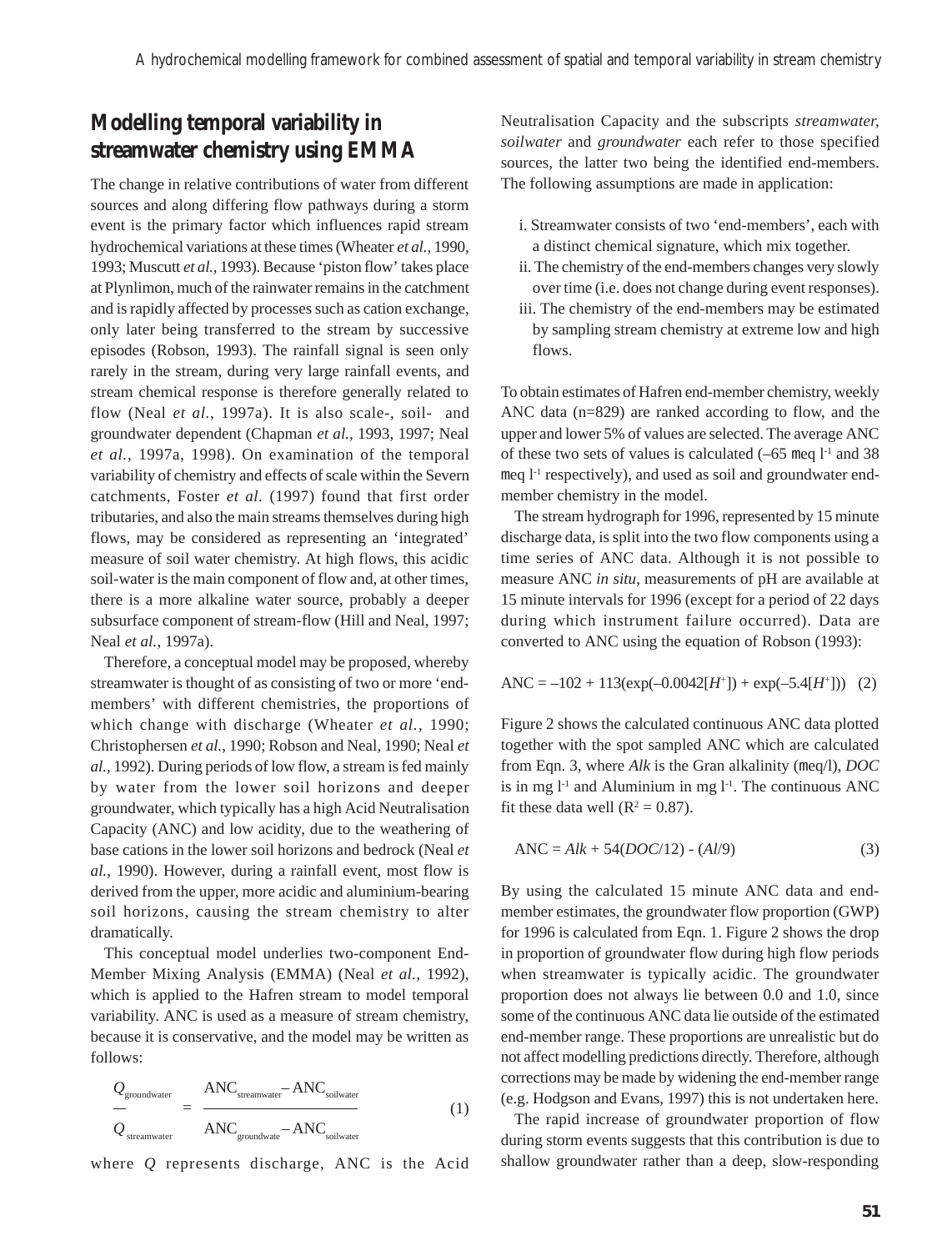

Fig. 2. *Continuous ANC data, flow and the calculated 1996 hydrograph split for the Hafren, specified by groundwater proportion of flow.*

component. This is consistent with the fact that the effect of forestry is seen even at low flow at Plynlimon (Foster *et al.*, 2001). Although fracture flow through the deeper bedrock could explain the rapidity of storm base-flow response and deep groundwater flow is known to exist in the Plynlimon catchments (Hill and Neal, 1997; Neal *et al.*, 1997), the observed deep groundwater chemistry has much higher alkalinity than the observed end-member. The ANC and groundwater proportion time series data are converted into duration curves by ranking the values and plotting in terms of percentage of time that a certain value is exceeded. These duration curves summarise the variability in stream ANC and groundwater proportion of flow and are used as a basis for representing temporal variability in the subsequent modelling stages.

# **Extension of EMMA to incorporate spatial variability in stream chemistry**

Variability of soil type, bedrock mineralisation and landuse across the Plynlimon catchments results in different temporal responses being observed at each monitored site (Reynolds *et al.*, 1986, 1988; Foster *et al.*, 1997). This implies that although discharge is the dominant control on hydrochemical variation at a given site, the variability of catchment characteristics between sites has to be considered when modelling the whole area. This spatial dimension to the variability may be assessed by considering the variability of extreme flows, considered representative of the endmembers, at a range of sites. Low flow spot samples are available for 40 sites, and weekly chemistry for 10 (Fig. 1); the latter may be used to calculate a soilwater end-member by averaging the top 5% of flow values, as for the Hafren. Plotting ANC against cumulative upstream drainage length reveals the extent of this variability, with ANC ranges of – 93 to 217 meq  $l^{-1}$  for low flow and  $-114$  to 5 meq  $l^{-1}$  for high flow (Fig. 3). Examination of Fig. 3 reveals great heterogeneity, especially for first order streams, although this tends to reduce with distance downstream. At these small scales, base-flow chemistry is found not to have a constant or predictable composition, for example from catchment characteristics such as soil and land-use type (Foster *et al.*,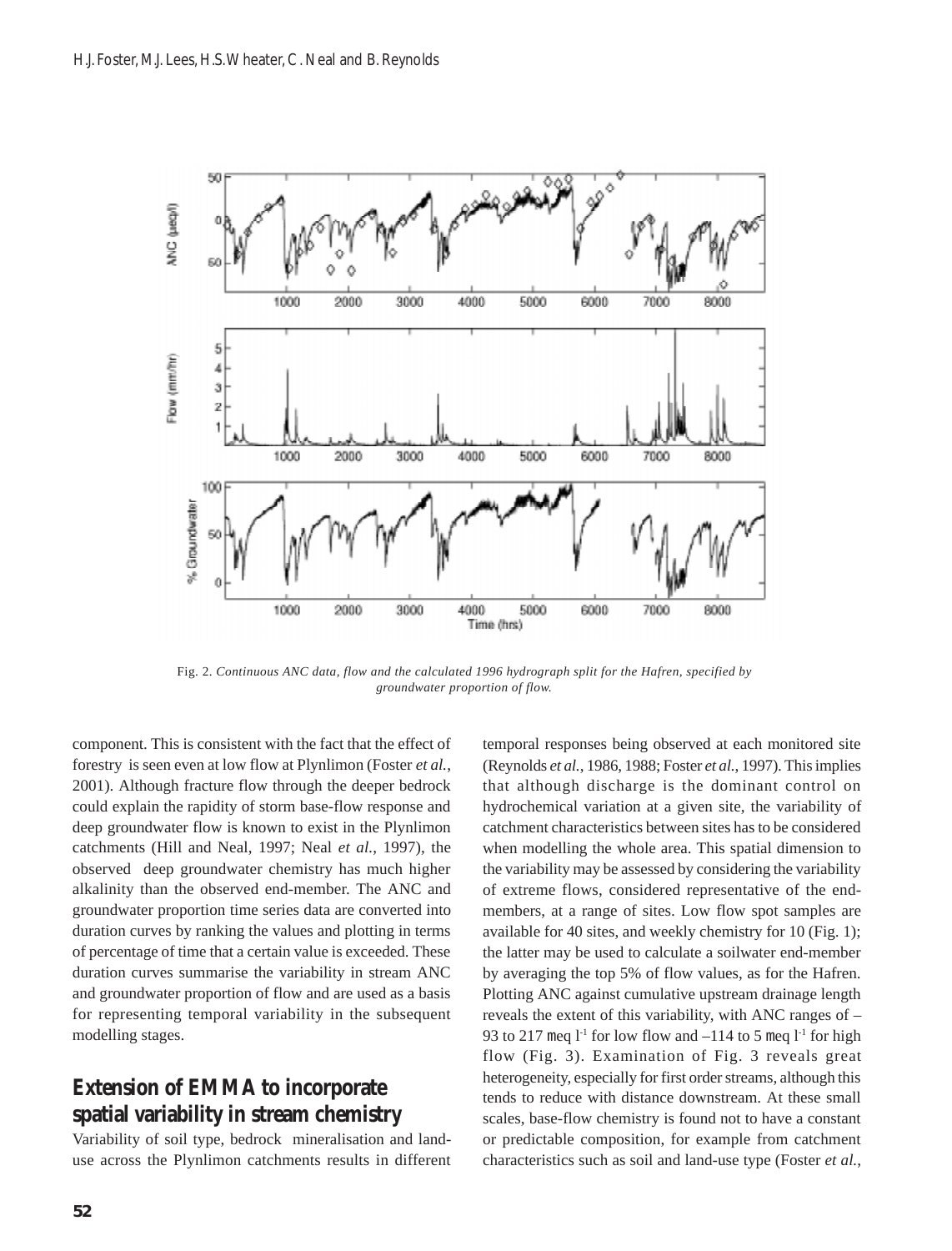

Fig. 3*. Spatial variability in low and high flow stream ANC in the Severn catchments.*

2001). Figure 3 also reveals that the high flow chemistry is spatially variable and that the standard deviation decreases as the stream order increases. This variability must therefore be incorporated into the EMMA and since deterministic prediction at site is precluded, a way forward is to quantify the end-members in terms of statistical distributions and input them to the EMMA model using Monte-Carlo analysis.

An application is made to the whole Severn catchment using distribution approximations of the groundwater proportion data and the end-member data sets. The low flow samples are extrapolated linearly between sites so that a value is calculated for each 25 m reach; hence, these values may be considered to represent the groundwater end-member variability along the stream length of the catchment. The data approximate to a normal distribution with a calculated mean and standard deviation of 12 and 50 meq  $1<sup>-1</sup>$  respectively. There are too few high flow samples to allow extrapolation, so their mean (–61) and standard deviation (41) are calculated for use in an assumed normal distribution representation.

The time series data of groundwater proportion from 1996 are represented by using an exponential transformation of the data which approximates them to a normal distribution. The calculated mean and standard deviation of the transformed data are then used to define the distribution. Because values are selected from given distributions of parameters at random and then run through the model, the results represent the full range of likely scenarios given the variability of the input parameters. Fixed time intervals for groundwater proportion (GWP) are selected for computational efficiency and to ensure easy plotting of results.

Stream ANC values for each simulation are calculated from Eqn. 4:

$$
ANC_{\text{streamwater}} = ANC_{\text{groundwater}} (GWP) + ANC_{\text{solwater}} (1-GWP) (4)
$$

The method is applied as follows:

- i. The groundwater proportion (GWP) duration curve calculated from the continuous data is approximated by a cumulative distribution and represents temporal variability. It is considered representative of all sites across the catchments.
- ii. For given increments in proportion of time on the GWP duration curve (e.g. 1%) the relevant GWP value is selected.
- iii. 2000 end-member pairs are randomly selected from the normal distributions approximating the spatial distribution of each, where  $\text{ANC}_{\text{solwater}} < \text{ANC}_{\text{groundwater}}$ .
- iv. Selected end-members are input to Eqn. 4 to produce 2000 ANC values which are considered to represent the spatial variability in ANC. These are ranked to show the percentage of stream length along which ANC is exceeded at a given time.

Application of this method results in a 'surface' of ANC consisting of a number of ANC duration curves for changing GWP (Fig. 4). Therefore, ANC values are a function of time and 'space' where space is actually represented by stream length. A contour plot of this surface is shown in Fig. 5 and may be used to assess the current stream water quality. For example, an ANC value of 0 meg  $l^{-1}$  is exceeded for 90% of the time along 10% of the catchment stream length. This



Fig. 4*. ANC surface plotted as a function of time and stream-length over which each value is exceeded.*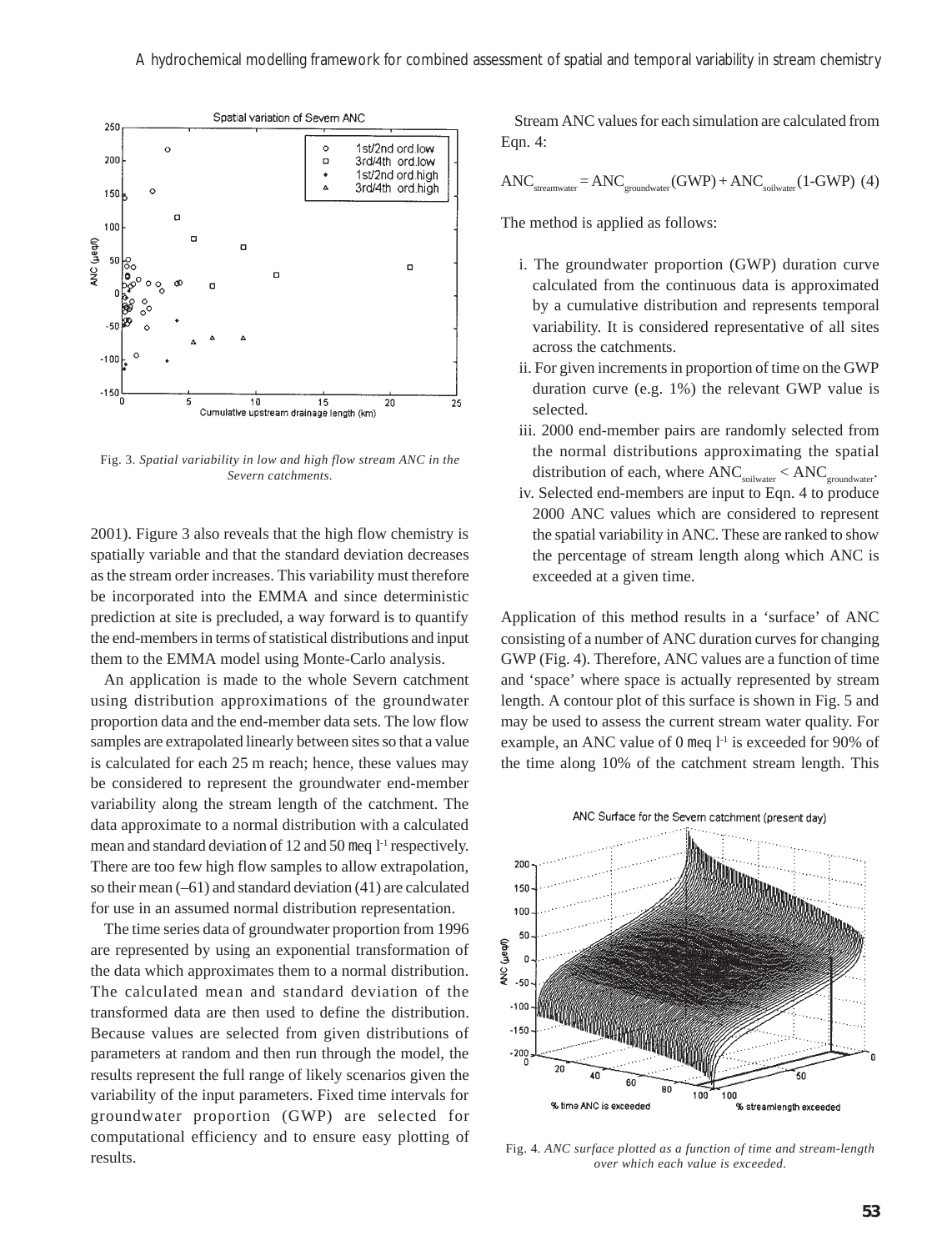

Fig. 5*. Contour plot of ANC values as a function of time and streamlength over which they are exceeded.*

new methodology is thus more appropriate for assessing catchment hydrochemistry than methods which account for the average annual ANC representing the catchment as a whole, and do not incorporate either temporal or spatial variability.

## **Predicting future scenarios using MAGIC**

Future scenarios of temporal variability may be predicted by considering the chemical changes in the end-members with time under given pollutant deposition and forest scenarios. MAGIC is used to calculate changes in an upper and lower soil layer, the chemistry of which is considered to represent the two end-members. Stream chemistry data are not available at the Severn catchment outlet and so the model is calibrated to Hafren stream data. Weathering rates, nutrient uptake and initial soil exchangeable fractions of base cations are adjusted to achieve a successful calibration, whereby stream major anion and cation chemistry is matched to within 3meq  $l<sup>-1</sup>$  and soil and stream ANC to within 1 meq  $l<sup>-1</sup>$  (Foster, 2000). By way of illustration, a future scenario is run to predict soil and stream chemistry in the year 2041, using methods outlined by Jenkins *et al.* (1997a). It is assumed that the forest trees mature and are felled at 50 years of age without replanting, and that pollution deposition adheres to the Second Sulphur Protocol, whereby national S emissions are reduced by 70% of 1994 values by the year 2005 and 80% by 2010.

The modelled end-member ANC values change from –65 to  $-2$  meg  $1<sup>1</sup>$  for the upper layer and 39 to 115 meg  $1<sup>1</sup>$  for the lower layer for the future date. The forest felling and decrease



Fig. 6. *Future scenario contour plot using end-members 'evolved' in MAGIC for 2041.*

in sulphate deposition hence result in a significant increase in ANC for both stream and soil.

EMMA is then undertaken for the future scenario using the new end-member chemistries. Two assumptions are made as a starting point for the application:

- i. Hydrological conditions in the catchment do not alter over time
- ii.The standard deviation of end-members remains constant during the period of change

Normal distributions are used to characterise the 'future' endmember compositions using the new mean values and previous standard deviations. The ground-water proportion duration curve for 1996 is used to produce new ANC duration curves by selecting values from the two end-member distributions as before. The resulting ANC surface is contoured and shown in Fig. 6. It can be seen that an ANC of 0 meq  $l<sup>-1</sup>$  is now exceeded for 90% of the time along approximately 75% of the catchment's stream length. This is a major improvement of water quality as a result of the pollution abatement strategy.

#### **Discussion**

Both temporal and spatial stream-water chemistry variability within a catchment have been assessed jointly. Previously these have been treated almost entirely in isolation; studies that have considered both have tended to concentrate on a regional rather than catchment scale. However, when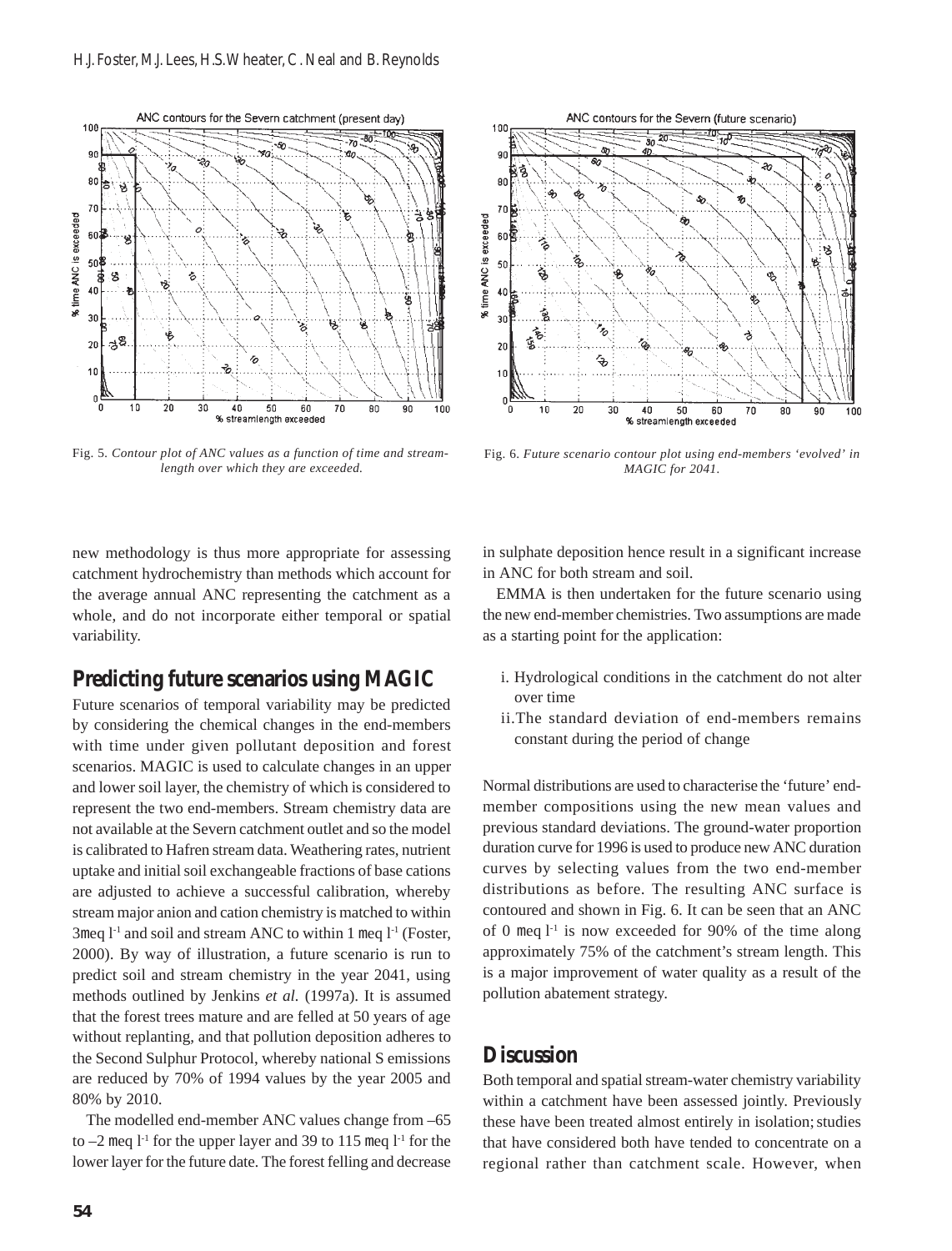considering the impact of pollution abatement strategies on surface water chemistry, particularly in the context of surface water acidification problems and protection of environmental systems, the small scale effects are important (Coric, 1999; Jenkins *et al.*, 1997b). Stream-water chemistry is unpredictable, being essentially random at the scale of the Plynlimon catchments (Neal and Reynolds, 1998), and the method presented here is able to incorporate such hydrochemical variability.

Two-component mixing End-Member Mixing Analysis (EMMA) has been shown to be a simple but powerful tool for predicting future stream-water chemistry when linked to MAGIC, as illustrated previously at Plynlimon by Neal *et al.* (1992). The extension of the EMMA method in this paper assesses stream ANC values as a function of time and streamlength. The modelling can predict the spatial variability of stream chemistry over both the long term (years) and short term (days). However, to retain simplicity, a number of assumptions have been made and the limitations of the method rest on the validity of these.

A basic assumption is that a two-component conceptual mixing model is an adequate representation of catchment response. The assumption of constant end-member chemistry along flow pathways and through time is challenged by some available field data. For example, Hoeg *et al.* (2000) assessed uncertainties in hydrograph separation using silica and 18O at the Zastler catchment, Germany, which were considered to be due primarily to changes in end-member composition during events. At Plynlimon, sampled groundwater in both shallow and deep boreholes, as well as in emergent surface runoff at Plynlimon is chemically dynamic, which appears to invalidate a constant end-member component (Hill and Neal, 1997; Neal *et al.*, 1997a). Chemical changes along flow pathways have also been observed in a small moorland sub-catchment of the Wye (Chapman *et al.*, 1993, 1997; Muscutt *et al.*, 1993). However, observed stream chemistry is relatively consistent at high and low flows and does not reflect the temporal variability observed in deep groundwater or the spatial variability observed in soil chemistry at Plynlimon (Foster, 2000). Therefore this assumption holds to a first approximation for streamflow at the scales considered here. (An intensive storm event sampling programme would be required to assess further the errors in hydrograph separation).

The high flow end-member may, therefore, be considered to represent an integrated measure of soil water chemistry (Foster *et al.*, 1997) and the same may be considered for groundwater. If changes occur along flow pathways, then the end-member may be considered as representing the water chemistry as the end of the pathway rather than at the beginning. This is illustrated by a study at the Panola

Mountain Research Watershed, Georgia (Hooper *et al.*, 1998), where chemical changes of end-members took place *en route* to the stream. The riparian zone was found to be the dominant control on stream water chemistry and the geographical extent of the end-members was confined to this area. Sampling of hillslope waters during events showed them not to make a large contribution to streamflow. However, EMMA was still a useful modelling tool and stream chemistry reflected changes in the A-horizon end-member over a four year period, generally supporting the mixing hypothesis. For the purposes of the current application, EMMA is considered an adequate representation of the system, as correct representation of the stream chemistry is the aim, rather than an assessment of where the end-members originate.

A related issue is whether the two-component model may be too simple to represent fully the flow-pathways, as some other studies have required three end-members to model the system (e.g. Genereux *et al.*, 1993). However, the relative consistency of observed end-members, discussed above, and the associated analysis supports the validity of the two component approach as a reasonable first approximation. A more complex model would require additional tracer data and would be extremely difficult to incorporate within the modelling framework developed here, especially if nonconservative behaviour has to be considered. In application, the uncertainty in the calculated end-members and modelled stream ANC also needs to be considered. The estimation of end-members depends upon the 'cut off ' point chosen (arbitrarily) for end-member representation of the stream chemistry data.

In addition to the limitations of the conceptual model, errors also exist within the data utilised, especially the ANC/pH relationship upon which the modelling relies.Although there is a strong correlation between ANC and pH, scatter is evident and, occasionally, the rainfall pH signal is observed in the stream during large events (Robson *et al.,* 1993) which may not be reflected in the observed ANC. Inevitably this leads to some errors. However, if the data are used to model a 'typical' response rather than the specifics of any event, then these data are adequate.

Despite its limitations, the method provides a way of considering the effects of catchment heterogeneity within a modelling framework by incorporating small-scale stream chemistry variability. Using Monte-Carlo techniques enables assessment of the likely variability throughout the catchments. Because the method is data-driven, the more data that are available, the more an accurate picture can be obtained.The model can also be updated easily as more data become available, for example by adjusting the distributions from which the end-members are selected.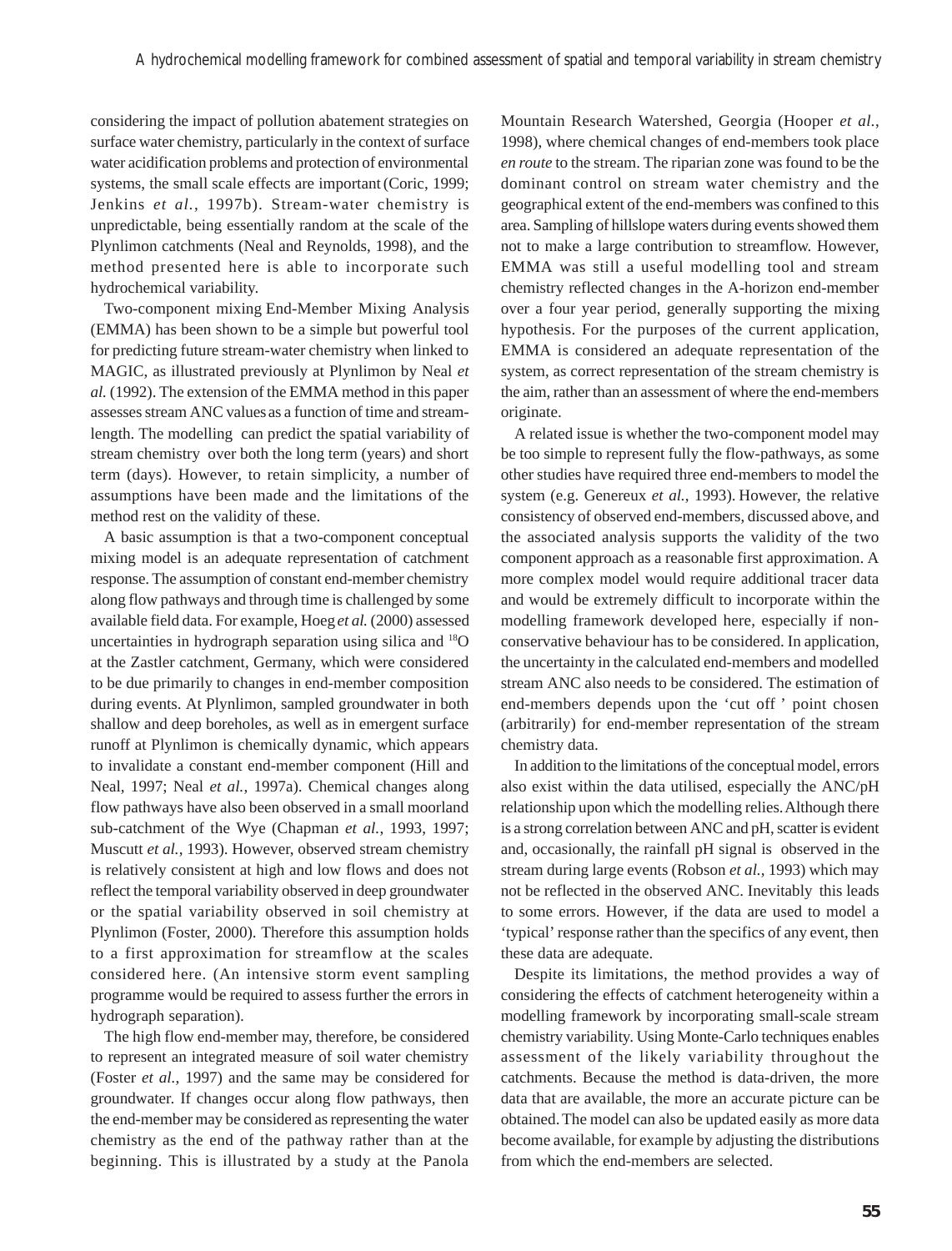Prediction of stream chemistry as a function of time and space has a number of advantages. It enables assessment of what proportion of streams in the catchment may have conditions which are hostile to certain biological organisms and provides a more detailed picture that may be used for biological research purposes. The ANC duration curve used in this methodology has been shown to be a good means of predicting the presence or absence of fish in streams (McNish and Harriman, 2000). Therefore, the method is potentially a powerful tool by which biological diversity both within and between catchments may be correlated with hydrochemical variability.

Robson (1993) used a chemical speciation model, ALCHEMI, to predict concentrations of non-conservative elements using EMMA, in addition to ANC. This could be used to extend the method to produce surfaces of other determinands of interest, such as aluminium, pH or Ca, dependent upon the data required for biological predictions. End-member standard deviation generally decreases as stream order increases (Fig. 3); therefore the method may also be applied to streams of different order, depending on the habitat of biota that are to be protected. In addition, the proportion of stream-length and time that a certain ANC value is transgressed under future deposition scenarios is predicted. This provides a potentially powerful tool for assessing the biological impact of future deposition scenarios which includes a measure of episodicity.

Because the method links EMMA to a process-based model that describes the relationship between acid deposition and end-member chemistry, the combined methodology may underpin future policy decisions. MAGIC has already been used extensively to calculate critical loads to predict the deposition reduction required to meet a mean stream chemistry ANC. For example, the method presented here may be used to produce, by iteration, the deposition reduction required to maintain the stream ANC above 0 for 80% of the time, as opposed to just calculating a mean annual value. This improvement begins to address some of the concerns about current policy decision making, which do not account for sub-catchment spatial variability.

The method has the flexibility to be applied to other catchments or regions. The Plynlimon catchments are typical of upland areas which are greatly heterogeneous in their physical properties. This means that, at the small scale, the system is highly unpredictable.However, as scale increases, an 'integration' of variability takes place. This occurs on both the micro- to macropore scale as discussed above, and on the sub-catchment to regional scale. As catchment size increases, it becomes a more valid approximation to consider the catchment to consist of one or more homogeneous units of a certain soil-type or land-use which will dominate the

hydrochemical response.This is supported by the success of predictions of chemistry in large catchments using catchment characteristics as a basis (Wade *et al.* 1999; Cooper *et al.*, 2000). Therefore, for a large catchment application, it may be necessary to apply the MAGIC model to different soil types and then to mix the resulting end-members together as illustrated by Wade (1999). This is not appropriate at the small catchment scale because of the insignificant relationship between soil type and stream chemistry (Foster *et al.*, 2001).

#### **Conclusion**

A method for combining the prediction of the variability of catchment stream chemistry in time and space has been outlined. Temporal variability is modelled using EMMA, which is extended to incorporate spatial variability in endmember chemistry using Monte Carlo analysis. Spatial distributions of the two end-members are required; these are estimated from available field data and are input to EMMA as stochastic variables. ANC duration curves, each produced from a large number of input end-member pairs, are calculated for different points in time and used to produce an ANC surface. From this, a percentage time and stream length that a certain ANC value is exceeded may be estimated.

In this way, a picture is given of the catchment hydrochemical variability. This may be used to predict catchment biodiversity and how this may change over time given changes in distributions of the end-members, which are predicted by MAGIC. The conceptual model on which the modelling is based, consisting of two flow components of 'soil-water' and 'ground-water' flow, is a significant simplification of a complex system. However, the limitations of the method are counterbalanced by the major benefits of being able to assess variability in both time and space. Existing methods used as a basis for policy decisions cannot account for both the spatial and temporal variability, but rather address one or other. The development of this method is therefore considered to be an important step forward in the modelling of small heterogeneous catchments for management purposes.

# **Acknowledgements**

This research was supported by the NERC Environmental Diagnostics programme under grant number GST/02/1572 and by a NERC research studentship, number GT4/96/ 166/F awarded to H. Foster.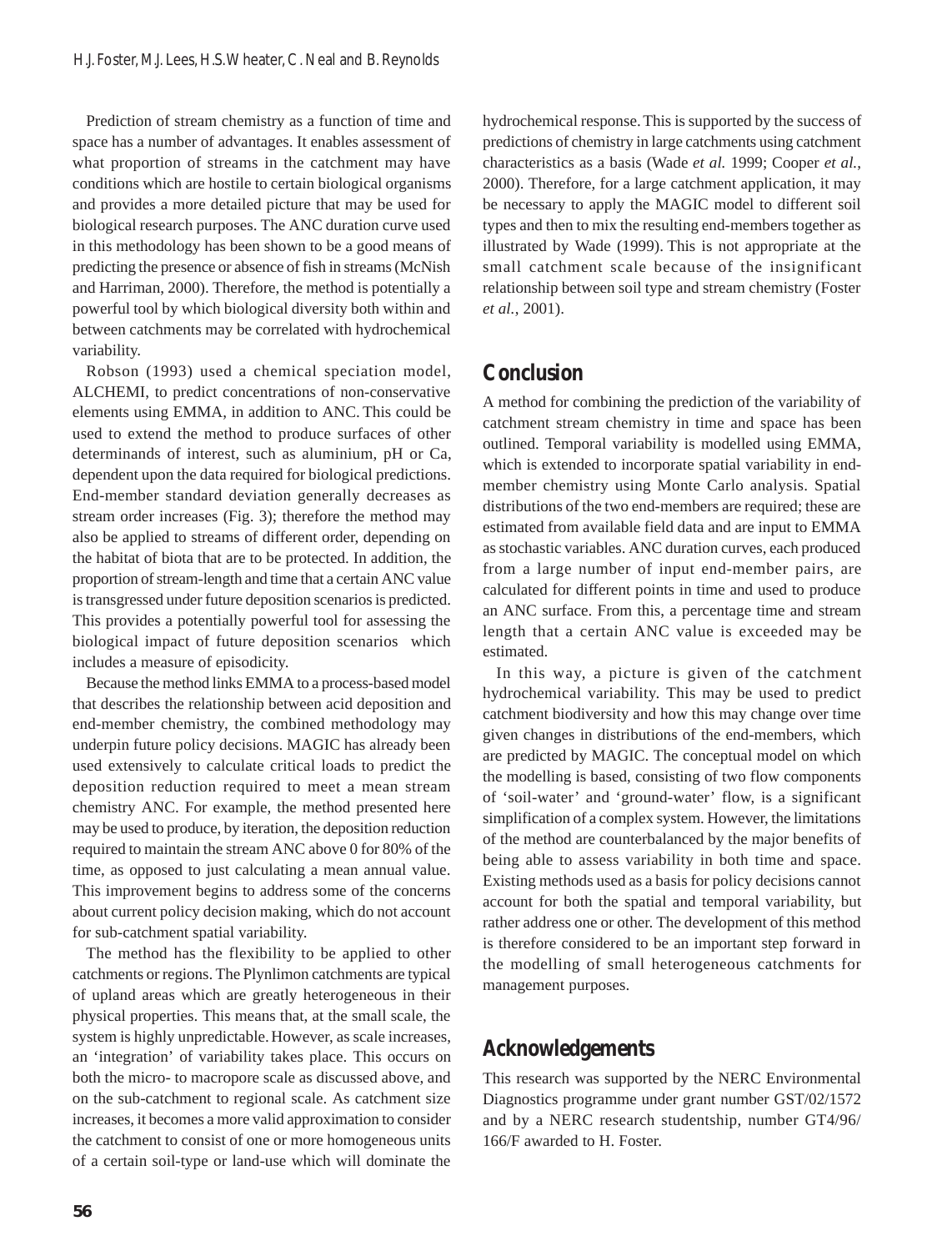### **References**

- Billett, M.F. and Cresser, M.S., 1992. Predicting stream-water quality using catchment and soil chemical characteristics. *Environ. pollut*., **77**, 263–268.
- Chapman, P.J., Reynolds, B. and Wheater, H.S., 1993. Hydrochemical changes along stormflow pathways in a small moorland headwater catchment in Mid-Wales, U.K. *J. Hydrol*., **151**, 241–265.
- Chapman, P.J., Reynolds, B. and Wheater, H.S., 1997. Sources and controls of calcium and magnesium in storm runoff: the role of groundwater and ion exchange reactions along flow pathways. *Hydrol. Earth System Sci*., **1**, 671–685.
- Christophersen, N., Neal, C., Hooper, R.P., Vogt, R.D. and Andersen, S.,1990. Modelling streamwater chemistry as a mixture soilwater end-members – A step towards second-generation acidification models*. J. Hydrol*., **116**, 307–320.
- CLAG 1994. *Critical Loads of Acidity in the United Kingdom*. Critical Loads Advisory Group Summary Report prepared at the request of the Department of the Environment, February 1994. ITE Edinburgh.
- Coric, S., 1999*.The application of soil and freshwater critical load methodologies at the catchment scale, Plynlimon, mid-Wales.* M.Sc. Thesis, University of London, 92pp.
- Cooper, D.M., Jenkins, A., Skeffington, R. and Gannon, B., 2000. Catchment-scale simulation of stream water chemistry by spatial mixing: theory and application. *J. Hydrol.,* **233**, 121–137.
- Cosby, B.J., Wright, R.F., Hornberger, G.M. and Galloway, J.N., 1985a. Modelling the effects of acid deposition: assessment of a lumped parameter model of soil water and streamwater chemistry. *Water Resour. Res*. **21**, 51–63.
- Cosby, B.J., Wright, R.F., Hornberger, G.M. and Galloway, J.N., 1985b. Modelling the effects of acid deposition: assessment of a lumped parameter model of soil water and streamwater chemistry. *Water Resour. Res*. **21**, 1591–1601.
- Foster, H.J., 2000*. Assessment and modelling of spatio-temporal variability in upland stream chemistry.* PhD thesis, University of London, 211pp.
- Foster, H.J., Alexander, S., Locks, T., Wheater, H.S., Lees, M.J. and Reynolds, B., 1997. Scale dependence of the episodic hydrochemical response of nested catchments at Plynlimon. *Hydrol. Earth System Sci*., **1**, 639–651.
- Foster, H.J., Reynolds, B., Lees, M.J. and Wheater, H.S., 2001. The Effects of Catchment Characteristics on the Spatial Variability of Low Flow Stream Chemistry at Plynlimon, Central Wales. *J. Hydrol.* (submitted).
- Genereux, D. P., Hemond, H. and Mulholland, P.J., 1993. Use of Rn-222 and Calcium as tracers in a three-end-member mixing model for streamflow generation on the West Fork of Walker Branch Watershed. *J. Hydrol.,* **142,** 167–211.
- Harriman, R., Likens, G.E., Hultberg, H. and Neal, C., 1994. Influence of management practices in catchments on freshwater acidification: Afforestation in the United Kingdom and North America. In: *Acidification of freshwater ecosystems: Implications for the future*, C.E.W. Steinberg and R.F. Wright (Eds.), 83–101. Wiley, chichester, UK.
- Hill, T. and Neal, C., 1997. Spatial and temporal variation in pH, alkalinity and conductivity in surface runoff and groundwater for the Upper River Severn Catchment, Mid-Wales. *Hydrol. Earth System Sci.* **1**, 697–715.
- Hodgson, P. and Evans, J.G., 1997. Continuous pH, electrical conductivity and temperature measurement at Plynlimon: towards an integrated, reliable and low maintenance instrument system. *Hydrol. Earth System Sci*., **1**, 653–660.
- Hoeg, S., Uhlenhrokk, S. and Leibundgut, Ch., 2000. Hydrograph separation in a mountainous catchment - combining

hydrochemical and isotopic tracers. *Hydrol. Process.,* **14,** 1199– 1266.

- Hooper, R.P., Aulenbach, B.T., Burns, D.A., McDonnell, J., Freer, J., Kendall, C. and Beven, K., 1998. Riparian control of stream chemistry: implications for hydrological basin models. In: *Hydrology, Water Resources and Ecology in Headwaters* (proceedings of the HeadWater '98 conference, Merano, Italy). *IAHS Publ. No. 248*, 451–458.
- Hornung, M., Le-grice, S., Brown, N. and Norris, D., 1990. The role of geology and soils in controlling surface water acidity in Wales. In: *Acid Waters in Wales*, R.W. Edwards *et al.* (Eds.), 55– 66. Kluwer Academic Publishers, Dordrecht.
- Jenkins, A., Cosby, B.J., Ferrier, R.C., Walker, T.A.B. and Miller, J.D., 1990. Modelling stream acidification in afforested catchments: an assessment of the relative effects of acid deposition and afforestation. *J. Hydrol*., **120**, 163–181.
- Jenkins, A., Renshaw, M., Helliwell, R., Sefton, C., Ferrier, R. and Swingewood, P., 1997a. Modelling surface water acidification in the UK. *Institute of Hydrology Report No.131,* Wallingford, UK*.*
- Jenkins, A., Coric, S., Reynolds, B., Curtis, C. and Renshaw, M., 1997b. Critical loads for soils and freshwaters: A comparison of methods at the Plynlimon catchments. *Hydrol. Earth System Sci.* **1**, 727–742.
- Kirby, C., Newson, M.D. and Gilman, K., 1991. Plynlimon research: The first two decades. *Institute of Hydrology Report No.109*, Wallingford, UK.
- Locks, T., 1996. *Spatial and Temporal Variation of Stream Water Chemistry at the Plynlimon Catchments*. M.Sc. thesis, University of London. 70pp.
- McNish, J.H. and Harriman, R., 2000. *The influence of episodes on biology for critical load calculation*. Final Report for NERC Environmental Diagnostics Programme.
- Muscutt, A. D., Reynolds, B. and Wheater, H.S., 1993. Sources and controls of Al in storm runoff from a headwater catchment in mid-Wales. *J. Hydrol*., **142**, 409–425.
- Neal, C., 1997. A view of water quality from the Plynlimon watershed. *Hydrol. Earth System Sci.*, **1**, 743–754.
- Neal, C. and Reynolds, B., 1998. *The impact of conifer harvesting and replanting on upland water quality.* Institute of Hydrology Research and Development Report P211, 136pp.
- Neal, C., Robson, A.J. and Smith, C.J., 1990. Acid neutralization capacity variations for the Hafren Forest stream, mid-Wales: inferences for hydrological processes. *J. Hydrol*., **121**, 85–101.
- Neal, C., Robson, A.J., Reynolds, B. and Jenkins, A., 1992. Prediction of future short-term stream chemistry – a modelling approach. *J. Hydrol*., **130**, 87–103.
- Neal, C., Hill, T., Hill, S. and Reynolds, B., 1997a. Acid neutralization capacity measurements in surface and ground waters in the Upper River Severn, Plynlimon: from hydrograph splitting to water flow pathways. *Hydrol. Earth System Sci*., **1**, 687–696.
- Neal, C., Wilkinson, J., Neal, M., Harrow, M., Wickham, H., Hill, L. and Morfitt, C., 1997b. The hydrochemistry of the headwaters of the River Severn, Plynlimon. *Hydrol. Earth System Sci*., **1**, 583–617.
- Neal, C., Reynolds, B., Wilkinson, J., Hill, T., Neal, M., Hill, S. and Harrow, M., 1998. The impacts of conifer harvesting on runoff water quality: a regional survey for Wales. *Hydrol. Earth System Sci*., **2**, 323-344.
- Ormerod, S.J. and Jenkins, A., 1994. The biological effects of acid episodes. In: *Acidification of freshwater ecosystems: Implications for the future,* C.E.W. Steinberg and R.F. Wright (Eds). 259– 272. Wiley, Chichester, UK.
- Reynolds, B., Neal, C., Hornung, M. and Stevens, P.A., 1986. Baseflow buffering of stream water acidity in five mid-Wales catchments. *J. Hydrol*., **87**, 167–185.